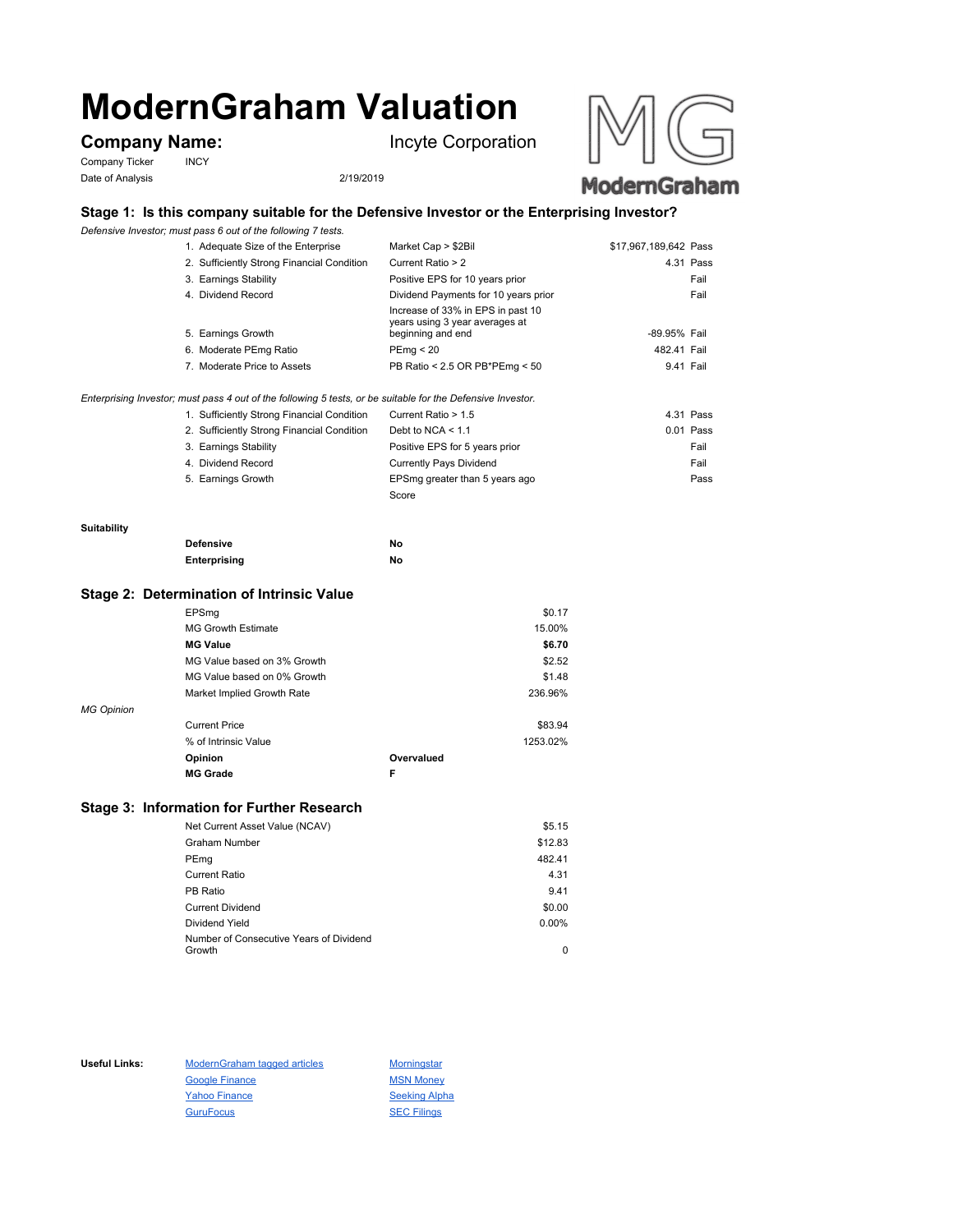| <b>EPS History</b> |          | <b>EPSmg History</b>                 |                 |
|--------------------|----------|--------------------------------------|-----------------|
| Next Fiscal Year   |          |                                      |                 |
| Estimate           |          | \$0.81 Next Fiscal Year Estimate     | \$0.17          |
| Dec2018            | \$0.51   | Dec2018                              | $-$0.15$        |
| Dec2017            | $-$1.53$ | Dec2017                              | $-$0.44$        |
| Dec2016            | \$0.54   | Dec2016                              | \$0.03          |
| Dec2015            | \$0.03   | Dec2015                              | $-$0.32$        |
| Dec2014            | $-$0.29$ | Dec2014                              | $-$0.53$        |
| Dec2013            | $-$0.56$ | Dec2013                              | $-$0.75$        |
| Dec2012            | $-$0.34$ | Dec2012                              | $-$0.97$        |
| Dec2011            | $-$1.49$ | Dec2011                              | $-$1.31$        |
| Dec2010            | $-$0.26$ | Dec2010                              | $-$1.23$        |
| Dec2009            | $-$2.06$ | Dec2009                              | $-$1.62$        |
| Dec2008            | $-$1.99$ | Dec2008                              | $-$1.43$        |
| Dec2007            | $-$1.03$ | Dec2007                              | $-$1.28$        |
| Dec2006            | $-$0.89$ | Dec2006                              | $-$1.52$        |
| Dec2005            | $-$1.24$ | Dec2005                              | $-$1.92$        |
| Dec2004            | $-$2.21$ | Dec2004                              | $-$2.16$        |
| Dec2003            | $-$2.33$ | Dec2003                              | $-$1.97$        |
| Dec2002            |          | -\$2.03 Balance Sheet Information    | 12/1/2018       |
| Dec2001            |          | -\$2.77 Total Current Assets         | \$1,832,254,000 |
| Dec2000            |          | -\$0.47 Total Current Liabilities    | \$425,277,000   |
| Dec1999            |          | -\$0.48 Long-Term Debt               | \$17,434,000    |
|                    |          | <b>Total Assets</b>                  | \$2,645,762,000 |
|                    |          | Intangible Assets                    | \$370,957,000   |
|                    |          | <b>Total Liabilities</b>             | \$719,795,000   |
|                    |          | Charge Outetanding (Diluted Average) | 215, 002, 000   |